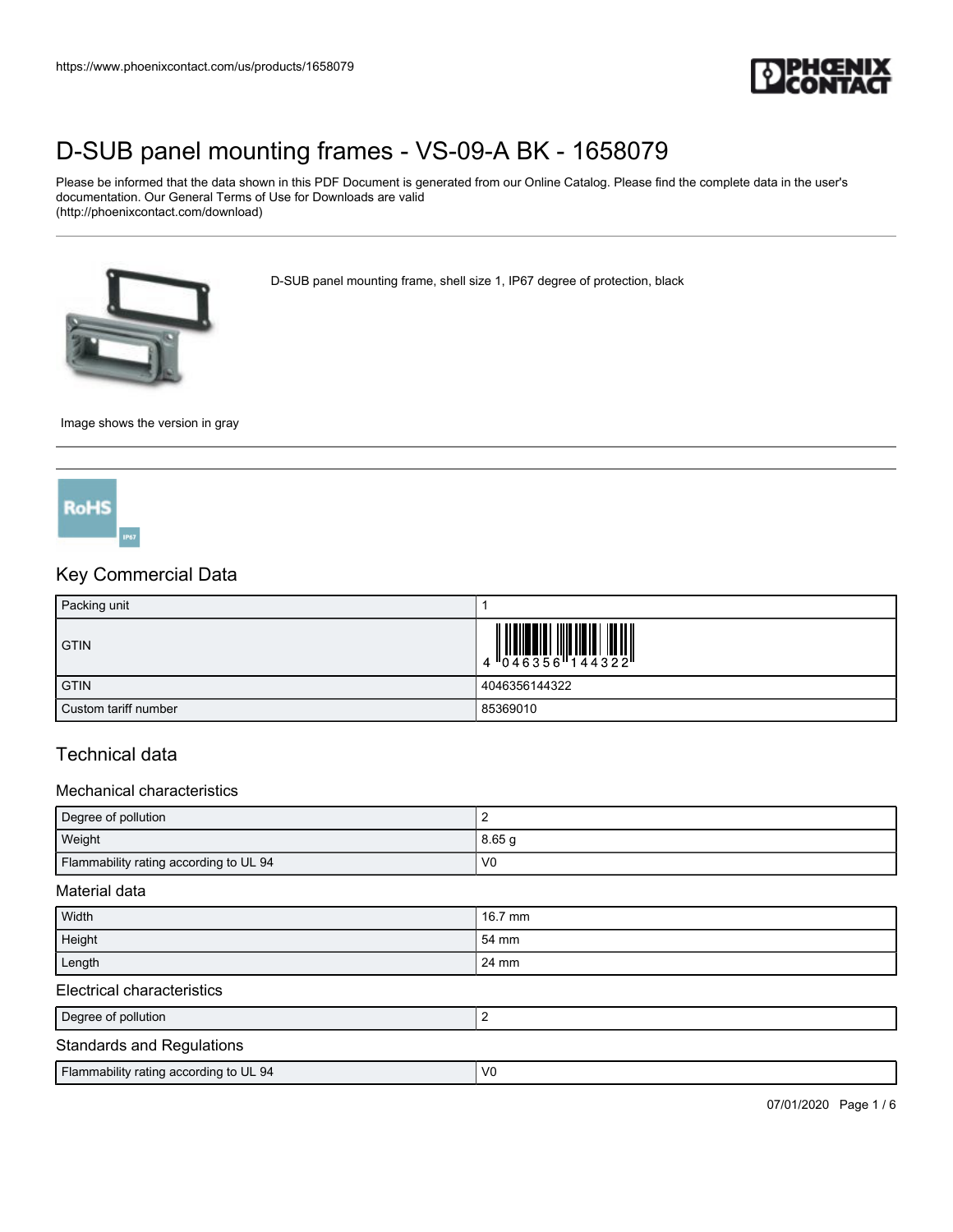

## Technical data

### Standards and Regulations

| Safety note | WARNING: The connectors may not be plugged in or disconnected under<br>load. Ignoring the warning or improper use may damage persons and/or<br>property.                                                                                                                                                                                                                                                                                          |
|-------------|---------------------------------------------------------------------------------------------------------------------------------------------------------------------------------------------------------------------------------------------------------------------------------------------------------------------------------------------------------------------------------------------------------------------------------------------------|
|             | • WARNING: Commission properly functioning products only. The products<br>must be regularly inspected for damage. Decommission defective products<br>immediately. Replace damaged products. Repairs are not possible.                                                                                                                                                                                                                             |
|             | • WARNING: Only electrically qualified personnel may install and operate<br>the product. They must observe the following safety notes. The qualified<br>personnel must be familiar with the basics of electrical engineering. They<br>must be able to recognize and prevent danger. The relevant symbol on the<br>packaging indicates that only personnel familiar with electrical engineering<br>are allowed to install and operate the product. |
|             | • The products are suitable for applications in plant, controller, and<br>electrical device engineering.                                                                                                                                                                                                                                                                                                                                          |
|             | • When operating the connectors in outdoor applications, they must be<br>separately protected against environmental influences.                                                                                                                                                                                                                                                                                                                   |
|             | • Assembled products may not be manipulated or improperly opened.                                                                                                                                                                                                                                                                                                                                                                                 |
|             | . Only use mating connectors that are specified in the technical data of the<br>standards listed (e.g. the ones listed in the product accessories online at<br>phoenixcontact.com/products).                                                                                                                                                                                                                                                      |
|             | • When using the product in direct connection with third-party<br>manufacturers, the user is responsible.                                                                                                                                                                                                                                                                                                                                         |
|             | • For operating voltages > 50 V AC, conductive connector housings must<br>be grounded                                                                                                                                                                                                                                                                                                                                                             |
|             | • Only use tools recommended by Phoenix Contact                                                                                                                                                                                                                                                                                                                                                                                                   |
|             | • The installation notes/Design In documents online on the download page<br>at phoenixcontact.com/products must be observed for this product.                                                                                                                                                                                                                                                                                                     |
|             | • Use a protective cap to protect connectors that are not in use. The<br>suitable accessories are available online in the accessory section of the<br>product at phoenixcontact.com/products                                                                                                                                                                                                                                                      |
|             | • Operate the connector only when it is fully plugged in and interlocked.                                                                                                                                                                                                                                                                                                                                                                         |
|             | . Operate the connector only when it is fully plugged in.                                                                                                                                                                                                                                                                                                                                                                                         |
|             | • Ensure that when laying the cable, the tensile load on the connectors<br>does not exceed the upper limit specified in the standards.                                                                                                                                                                                                                                                                                                            |
|             | • Observe the minimum bending radius of the cable. Lay the cable without<br>twisting it.                                                                                                                                                                                                                                                                                                                                                          |
|             | • VDE 0100/1.97 § 411.1.3.2 and DIN EN 60 204/11.98 § 14.1.3 are<br>applicable when combining several circuits in a cable and/or connector                                                                                                                                                                                                                                                                                                        |

## Environmental Product Compliance

| China RoHS | Environmentally friendly use period: unlimited = EFUP-e |
|------------|---------------------------------------------------------|
|            | No hazardous substances above threshold values          |

Drawings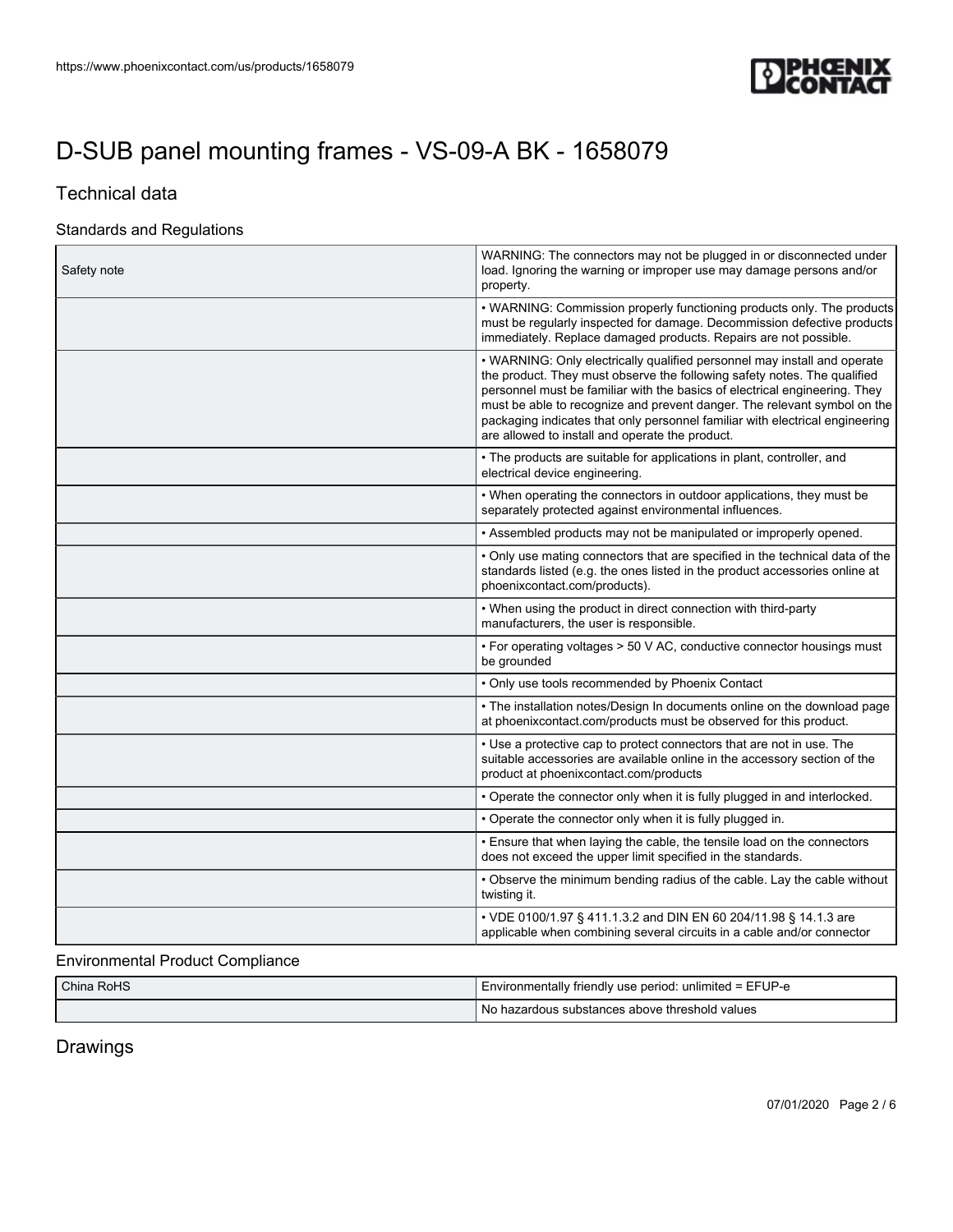



D-SUB panel mounting frame

07/01/2020 Page 3 / 6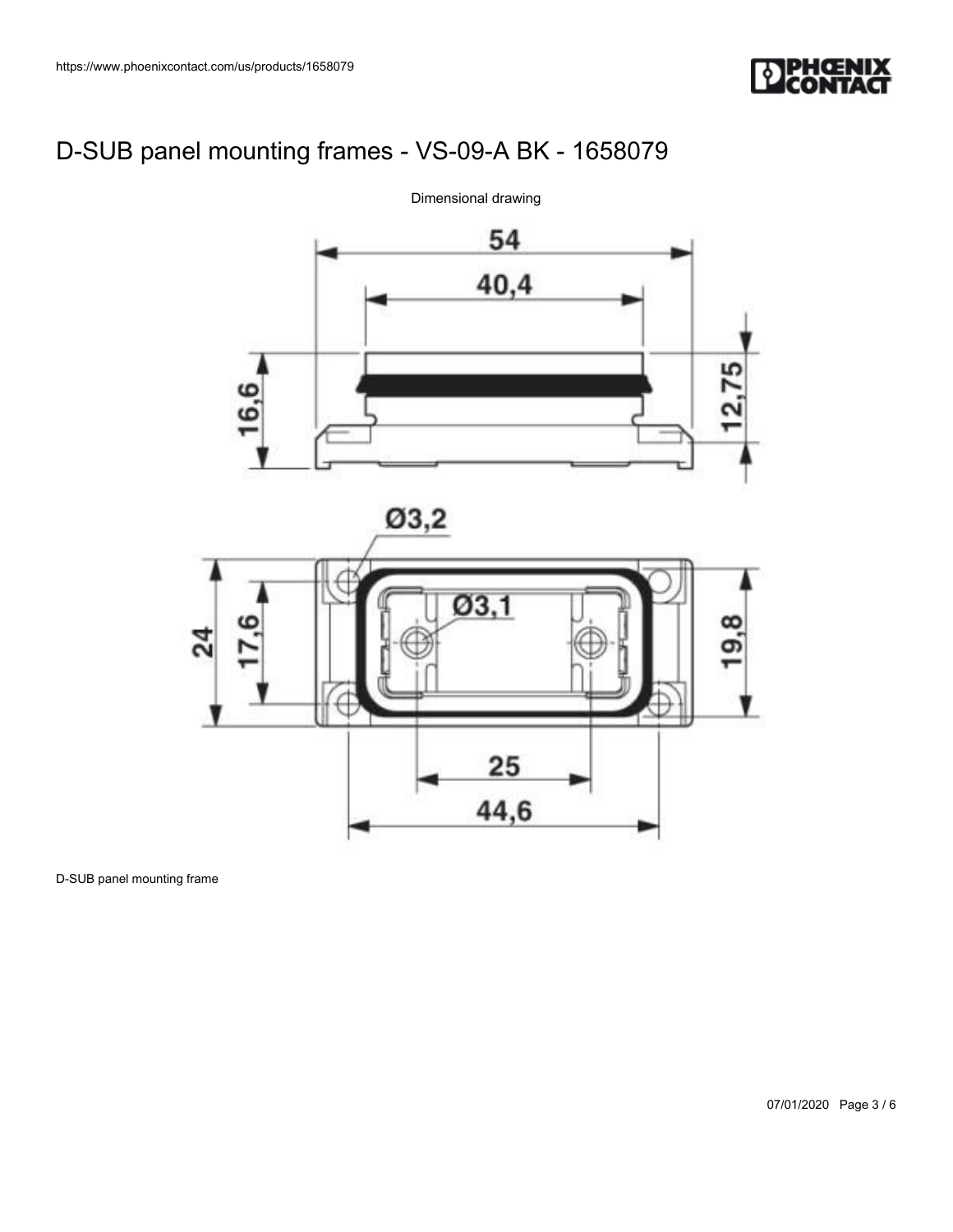



Dimensional drawing

### Mounting cutout

### **Classifications**

eCl@ss

| eCl@ss 10.0.1 | 27440210 |
|---------------|----------|
| eCl@ss 4.0    | 27260700 |
| eCl@ss 4.1    | 27260700 |
| eCl@ss 5.0    | 27260700 |
| eCl@ss 5.1    | 27260700 |
| eCl@ss 6.0    | 27261200 |
| eCl@ss 7.0    | 27440210 |
| eCl@ss 8.0    | 27440210 |
| eCl@ss 9.0    | 27440210 |

ETIM

| <b>ETIM 2.0</b> | EC000437 |
|-----------------|----------|
| <b>ETIM 3.0</b> | EC000437 |
| <b>ETIM 4.0</b> | EC000437 |
| ETIM 5.0        | EC002310 |
| <b>ETIM 6.0</b> | EC002310 |
| <b>ETIM 7.0</b> | EC002310 |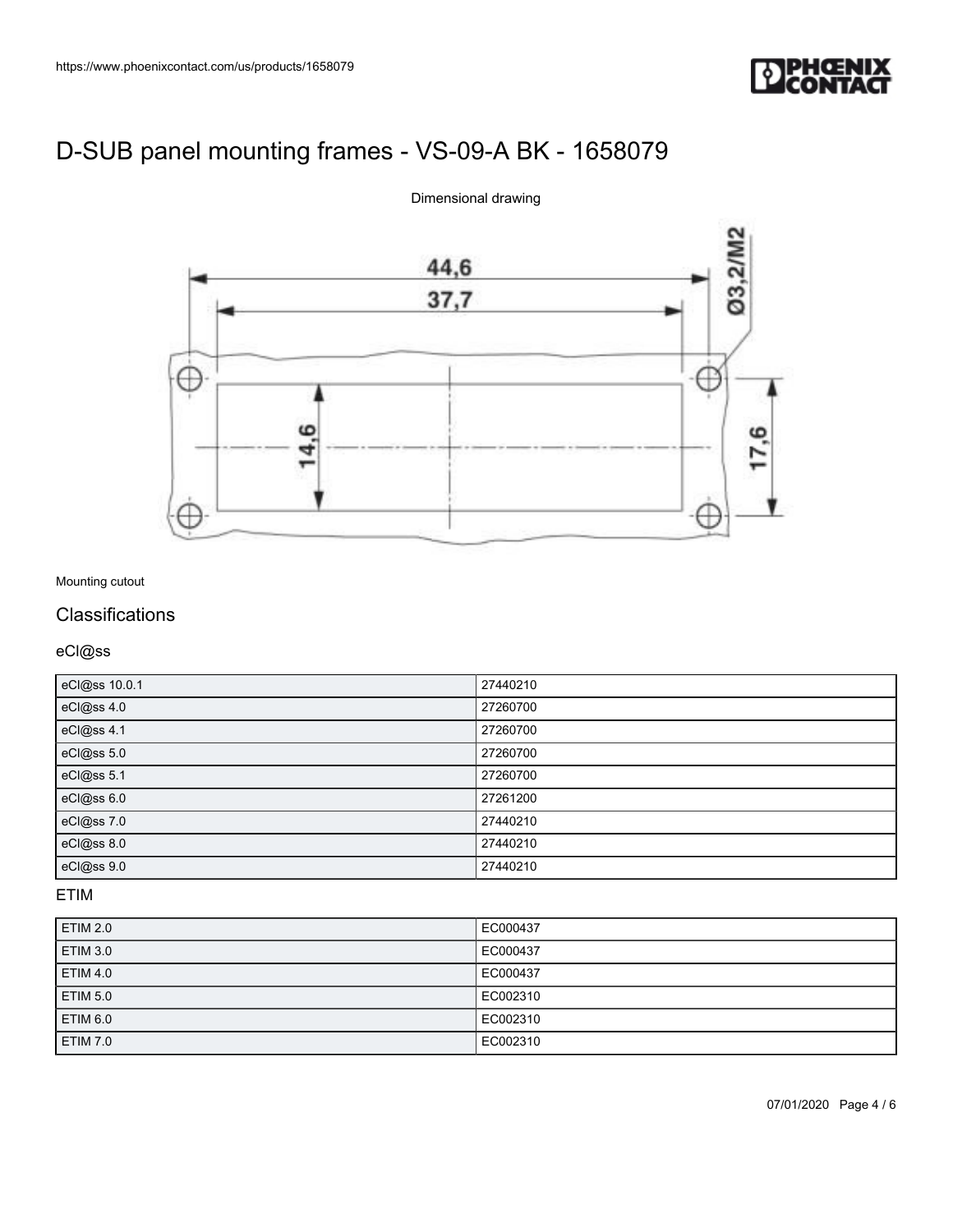

### **Classifications**

### UNSPSC

| <b>UNSPSC 6.01</b>   | 31261501 |
|----------------------|----------|
| <b>UNSPSC 7.0901</b> | 31261501 |
| UNSPSC 11            | 31261501 |
| <b>UNSPSC 12.01</b>  | 31261501 |
| <b>UNSPSC 13.2</b>   | 39121421 |
| UNSPSC 18.0          | 39121421 |
| <b>UNSPSC 19.0</b>   | 39121421 |
| <b>UNSPSC 20.0</b>   | 39121421 |
| <b>UNSPSC 21.0</b>   | 39121421 |

## Approvals

#### Approvals

| Approvals |  |  |
|-----------|--|--|
| EAC       |  |  |
|           |  |  |

Ex Approvals

#### Approval details

|  | EAC | EAC | B.01687 |
|--|-----|-----|---------|
|--|-----|-----|---------|

### Accessories

Accessories

Protective cover

[D-SUB protective cover - VS-09-SD - 1887086](https://www.phoenixcontact.com/us/products/1887086)

D-SUB protective cover, material: PA, size of housing: 1, color: gray



07/01/2020 Page 5 / 6